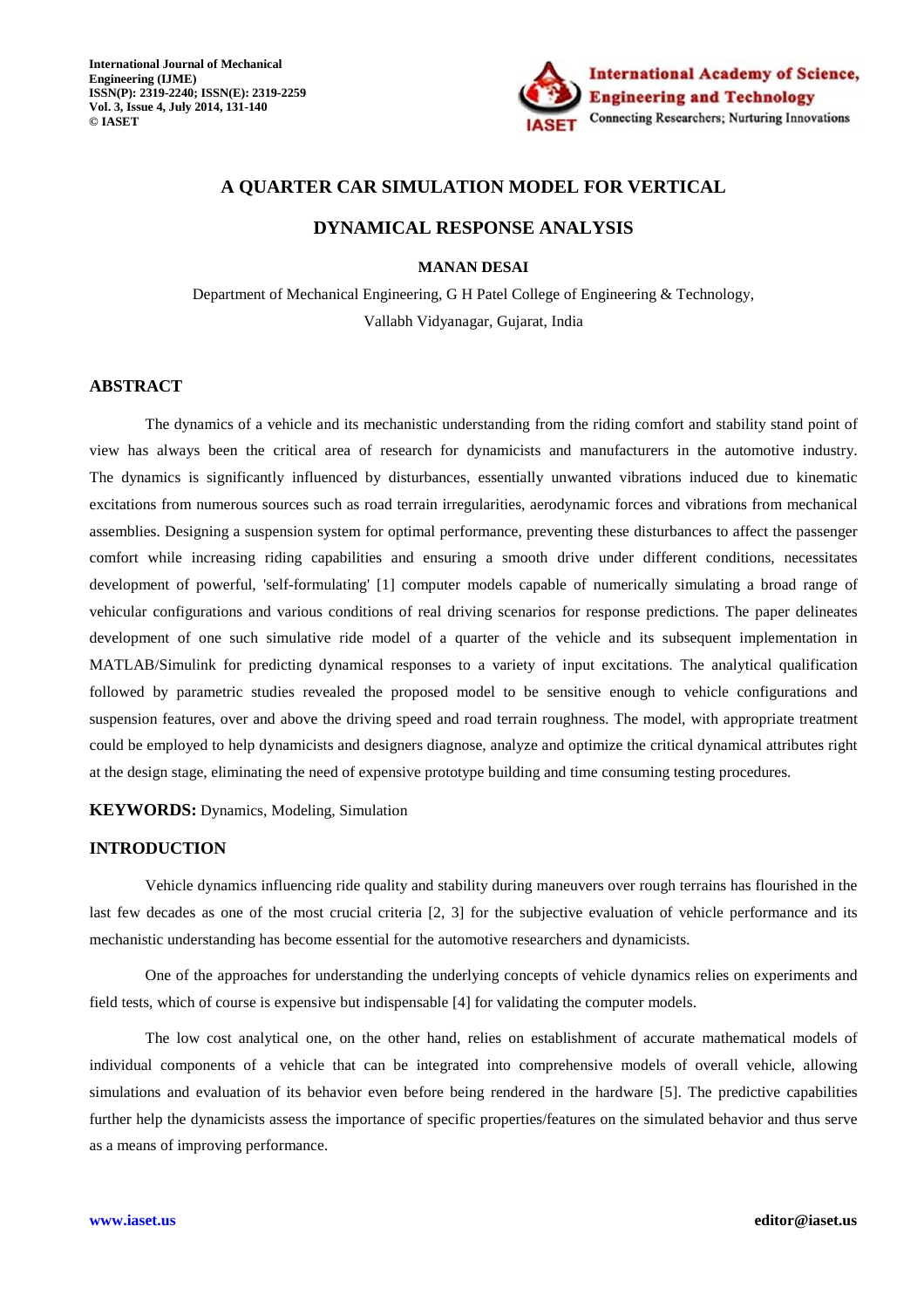# **MODELING**

The traditional approach to the development of computer-based formulations for vehicle system analysis involves [1] derivation of a representative mathematical model and the governing systems of equations, computer simulations and experimental validation.

The mathematical model of a vehicle for dynamical studies needs to be accurate enough in depicting its dynamic characteristics, at least, those of vital importance [6]. Commonly used vehicle models include quarter-, half- and full-vehicle models in the increasing order of complexities [4].

One such quarter-car 2DOF model on the basis of the concept of a four-wheel independent suspension [7] is considered here for simulating the vertical ride dynamics of a vehicle while travelling on a variety of road terrains. The model could be thought of representing the dynamics of a quarter of the vehicle [8, 9], e.g. the front left or front right corner of the vehicle. Such quarter models have been used predominantly for conceptual studies in the literature due to their simplicity, creditability and for being computationally efficient [10].



**Figure 1: 2DOF Quarter Vehicle Model** 

The model, as illustrated in Figure 1, consists of a sprung mass (Ms) supported by a primary suspension, which in turn is connected to the unsprung mass (Mu). The tire interacting with road profile (Zr) is represented as a simple spring with stiffness (ku), although a damper is often included to represent the small amount of damping [11] inherent to the viscoelastic nature of the tire. The suspension unit consists of a spring and a damper with constant coefficients (ks) and (Cs) respectively. The constitutive behavior of these elements is treated to be linear [12, 13]. The dynamical differential equations built via a standard force balance for sprung and unsprung mass are given as;

$$
Ms. Zs - ks (Zu - Zs) - Cs (Zu - Zs) = 0.
$$
\n(1)

Mu. 
$$
\vec{Z}u + ks (Zu - Zs) + Cs (Zu - Zs) - ku (Zr - Zu) = 0.
$$
 (2)

#### **Simulation of Vehicle and Road Interactions**

For dynamical investigations, the model, as derived above, was implemented in the MATLAB/Simulink environment by considering a test vehicle with standard suspension. All relevant parameters, other than the ones provided

## **Impact Factor (JCC): 3.2766 Index Copernicus Value (ICV): 3.0**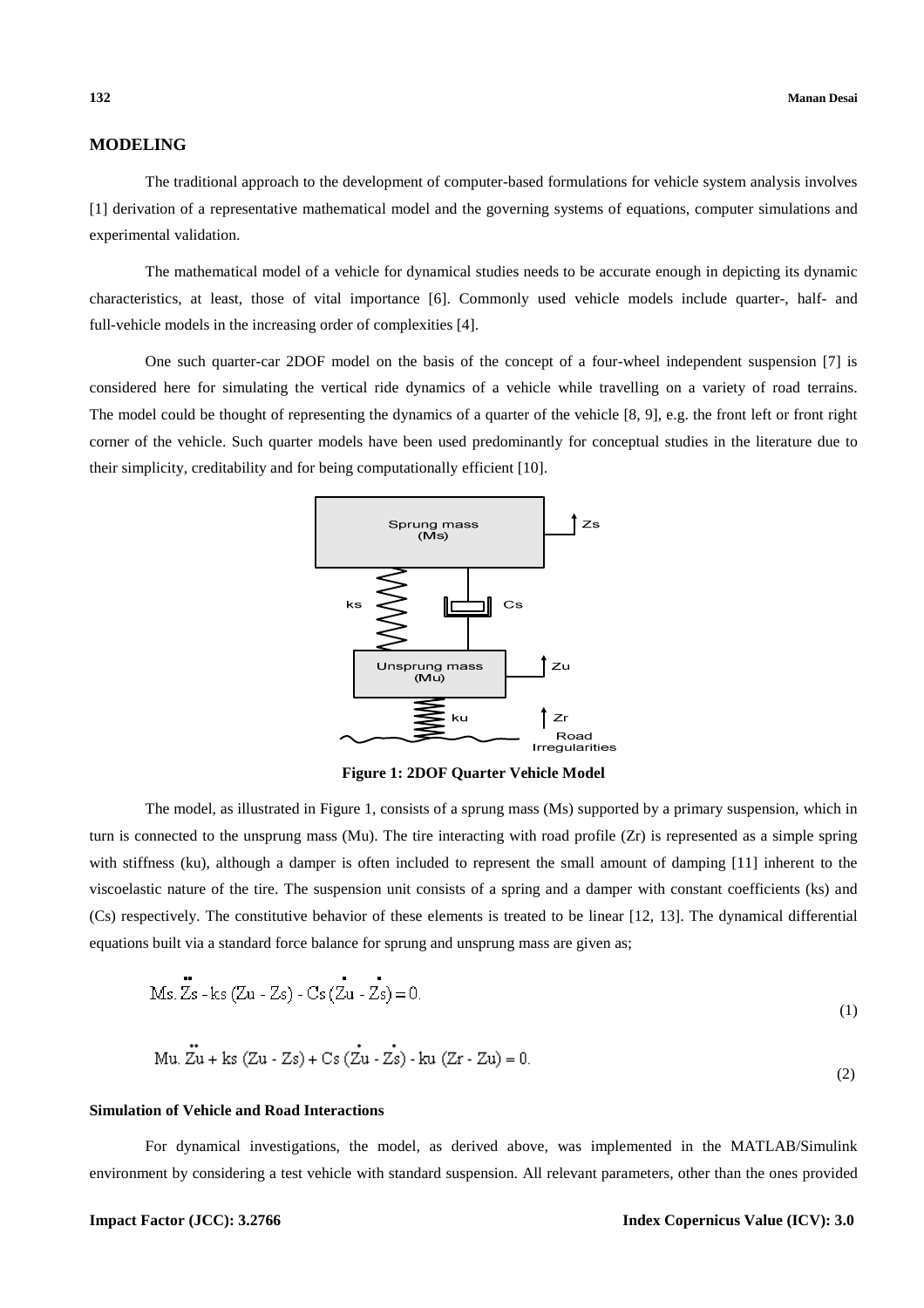by the manufacturer, to aid in simulations were estimated experimentally [14]. The parametric values for simulation pertaining to the front right corner of the test vehicle, abbreviated as QFRCo henceforth are as listed in Table 1.

| <b>Sprung Mass</b>             | $320 \text{ kg}$ |
|--------------------------------|------------------|
| Unsprung mass                  | 37.5kg           |
| Suspension spring stiffness    | $22500$ N/m      |
| Suspension damping coefficient | $1500$ Ns/m      |

**Table 1: QFRCO: Parametric Values for Simulation** 

To investigate the dynamical responses, the vehicle models and the road disturbances to be encountered were simulated in the software MATLAB Simulink. The road disturbances to be fed as the input to the vehicle were modeled both as discrete and random [14], as shown in Figure 2.



**Figure 2: Input Road Disturbances Modeled as Discrete and Random Events** 

#### **Responses to Step Input and Validation**

The dynamical responses to a step input in the form of plots of performance evaluating parameters such as displacements, accelerations, suspension travel and tire deformations [14] were plotted. The simulative transmissibility plots [14] generated in the low frequency range 0.5-20 Hz for sprung and unsprung mass, as depicted in Figure 3 and Figure 4 respectively, exhibited two peaks corresponding to dominant frequencies of 1.22 Hz and 9.64 Hz, which matched well with the body or sprung mass and tire or unsprung mass natural frequencies [15,16,17], approximated analytically [14].

$$
\text{Spring mass natural frequency}(\omega n_s) = \sqrt{\frac{\text{Ride Rate}}{\text{Ms}}} = \sqrt{\frac{19565.216}{320}} = 7.819 \text{rad/sec}
$$
\n
$$
= 0.159 \times 7.819 = 1.243 \text{ Hz.}
$$
\n(3)

Unpsrung mass natural frequency 
$$
(\omega n_u) = \sqrt{\frac{(ks + k u)}{Mu}} = \sqrt{\frac{172500}{37.5}} = 67.822 \text{ rad/sec}
$$
  
= 0.159 x 67.822 = 10.783Hz. (4)

The static deflection obtained analytically [14] was also observed to be in a close agreement, as could be seen in Figure 5, with the one that could be read on the standard nomograms [5] representing static deflection against corresponding natural frequencies.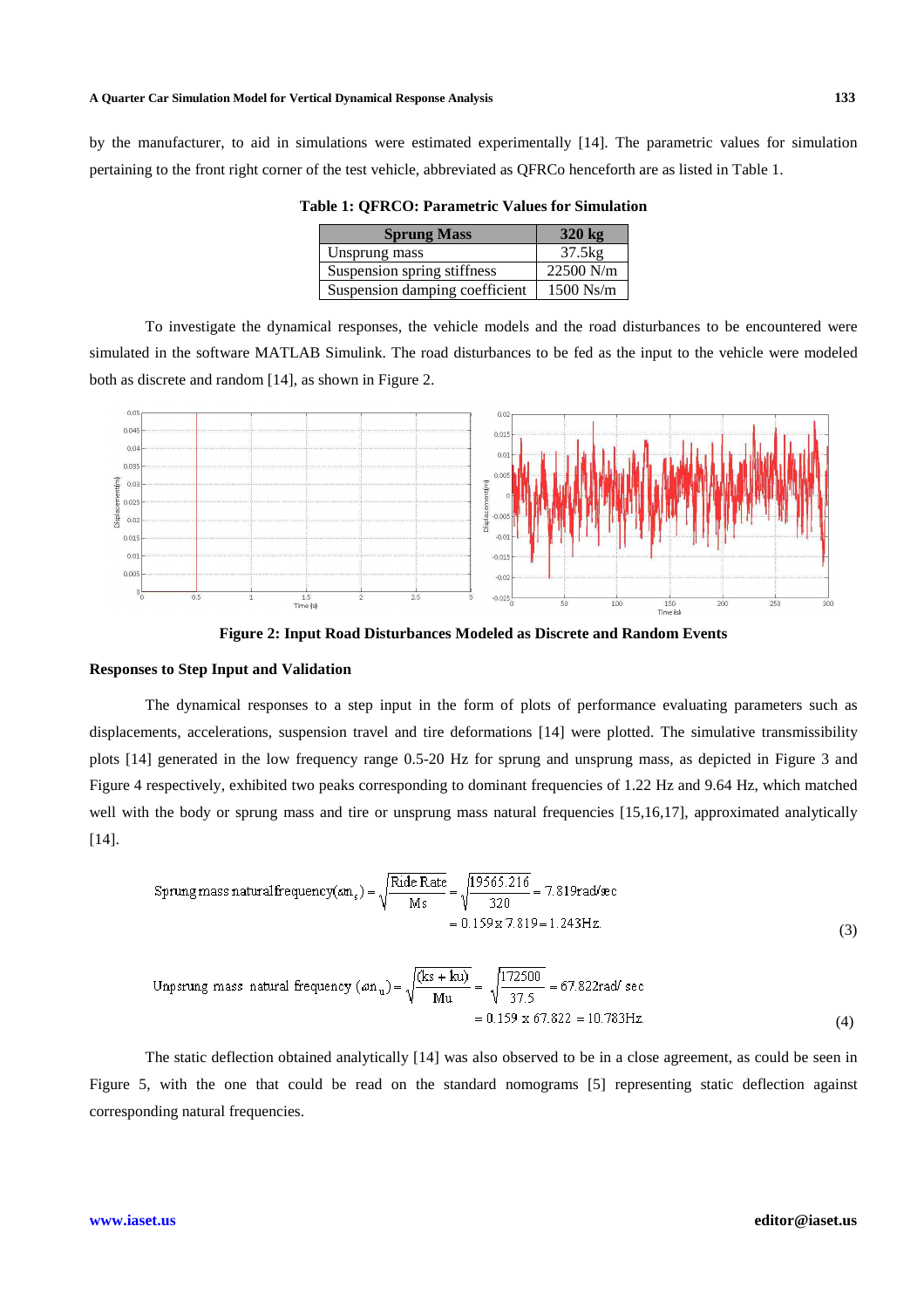

**Figure 3: QFRCo Sprung Mass Transmissibility Figure 4: QFRCo Unsprung Mass Transmissibility** 



**Figure 5: QFRCo Suspension Static Deflection on Nomograms** 

The derived model was evaluated further for consistency and reliability by obtaining the simulative responses using vehicle and road parametric values as found in the literature. The input to the vehicle in the research work reported by Senthilkumar [9] was modeled as a discrete step of 0.08 m height, given by Eqn. 5, characterizing the vehicle coming out of a pot hole.

$$
x = \begin{cases} 0, & t \le 1 \\ 0.08, & t > 1 \end{cases} \tag{5}
$$

The responses of sprung mass in terms of accelerations and displacements so obtained were found to be in close agreement, as could be seen from Figure 6, upon comparison with those reported in the work by the researcher, thus qualifying the model and approving it for predicting the responses of different vehicle configurations to various deterministic and random input disturbances.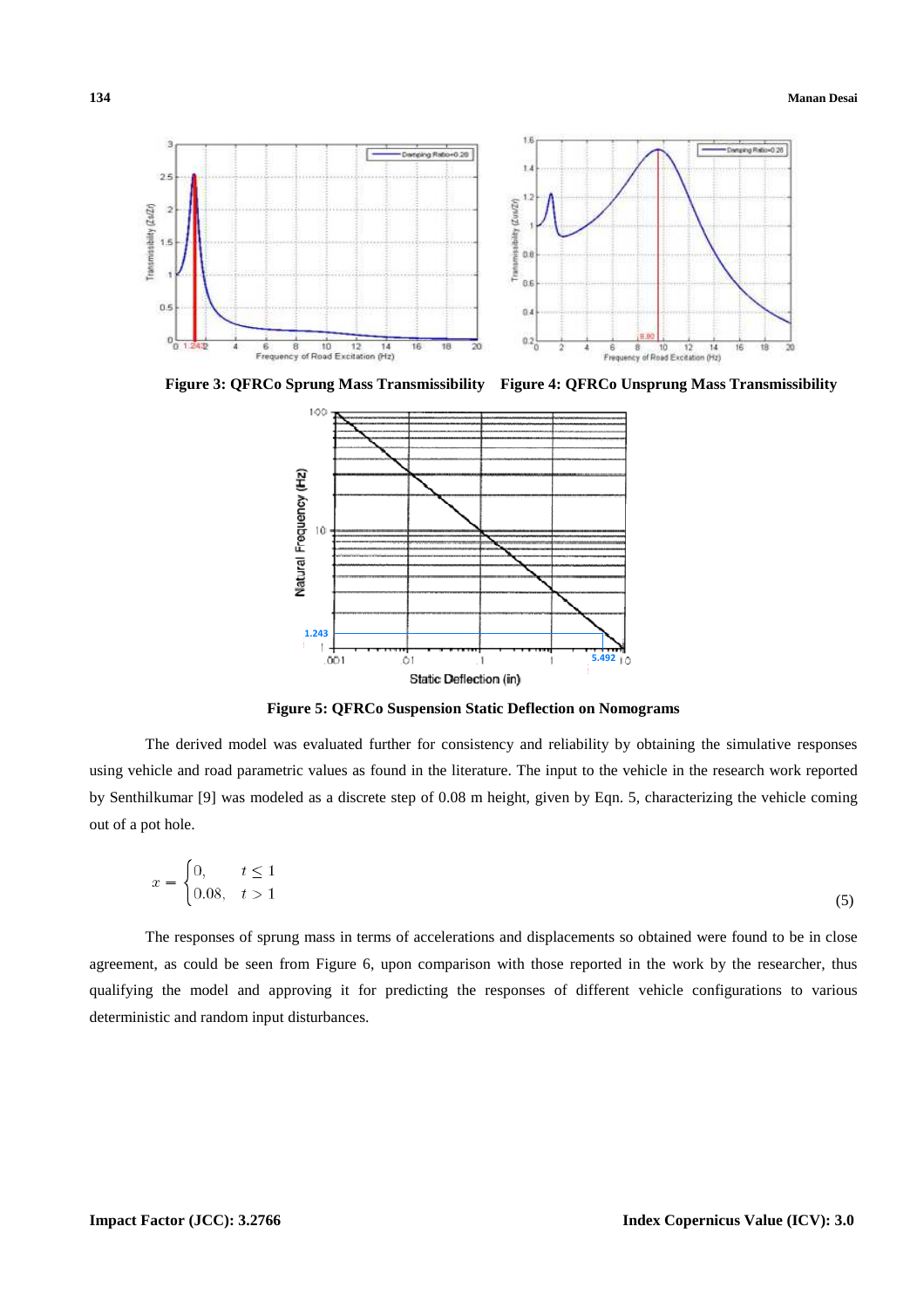#### **A Quarter Car Simulation Model for Vertical Dynamical Response Analysis 135**



**Figure 6: QFRCo Sprung Mass Responses to a Step Input: Validation with Literature** 

## **QFRCo Parametric Analysis**

To understand the influence of suspension parameters, mainly spring stiffness and damping coefficient, a parametric analysis was performed. The performance was evaluated in terms of transmissibilities and vibratory responses to a step input disturbance for different combinations of suspension stiffness and damping coefficients [14]. Shuang et al [18], Anil Shirahatti et al [19] in their respective researches have performed similar analysis of studying the influence of suspension parameters and their sensitivity on the performance. For better interpretation of the effects while varying one particular parameter all others were kept at their respective default values while predicting the responses.



**Figure 7: QFRCo Sprung Mass Transmissibility: Effect of Spring Stiffness** 



**Figure 8: QFRCo Sprung Mass Transmissibility: Effect of Damping Coefficient**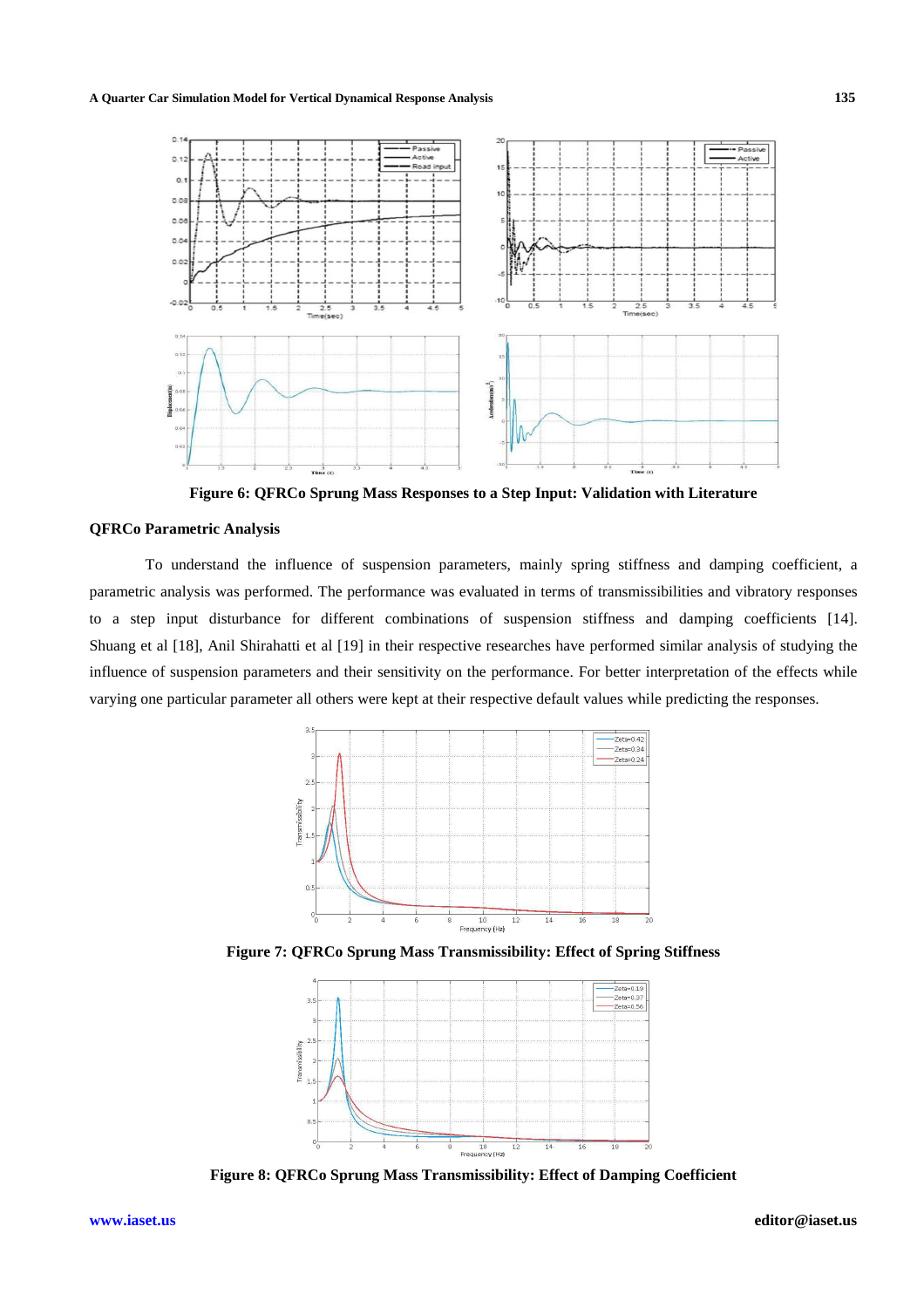The transmissibility plots for various suspension stiffness and damping coefficients could be seen in Figure 7 and Figure 8 respectively. The typical trend of the plots illustrates graphically an inherent tradeoff between resonance amplitude control and high frequency isolation associated with suspension systems. It could be observed from these plots that low suspension stiffness results in reduced transmissibilities at low frequencies, but the transmissibility amplitudes increase on the higher frequency side, resulting into poor attenuation of the vibrations and a harsh ride. Similarly, at low damping, the resonant transmissibility, corresponding to natural frequencies is relatively large, while the transmissibility at higher frequencies is quite low. As the damping is increased, the resonant peaks are attenuated, but isolation is lost both at high frequency and at frequencies between the two natural frequencies of the system.

#### **QFRCo: Responses to Random input**

The model was evaluated further with a random input C60, representing traveling over an ISO classified grade C road [14] at a speed of 60km/h, and the responses of sprung and unsprung mass were obtained. Figure 9 and Figure 10 depict representative plots of sprung mass displacements and accelerations to the said input RandomC60.



**Figure 9: QFRCo Sprung Mass Displacement: Randomc60**



**Figure 10: QFRCo Sprung Mass Accelerations: Randomc60** 

The sensitivity of the proposed technique to the influencing parameters was confirmed by employing various combinations of suspension spring stiffness and damping coefficient [18,19] to visualize acceleration responses to a variety of ISO classified road grades [20,21] traversed at different speeds.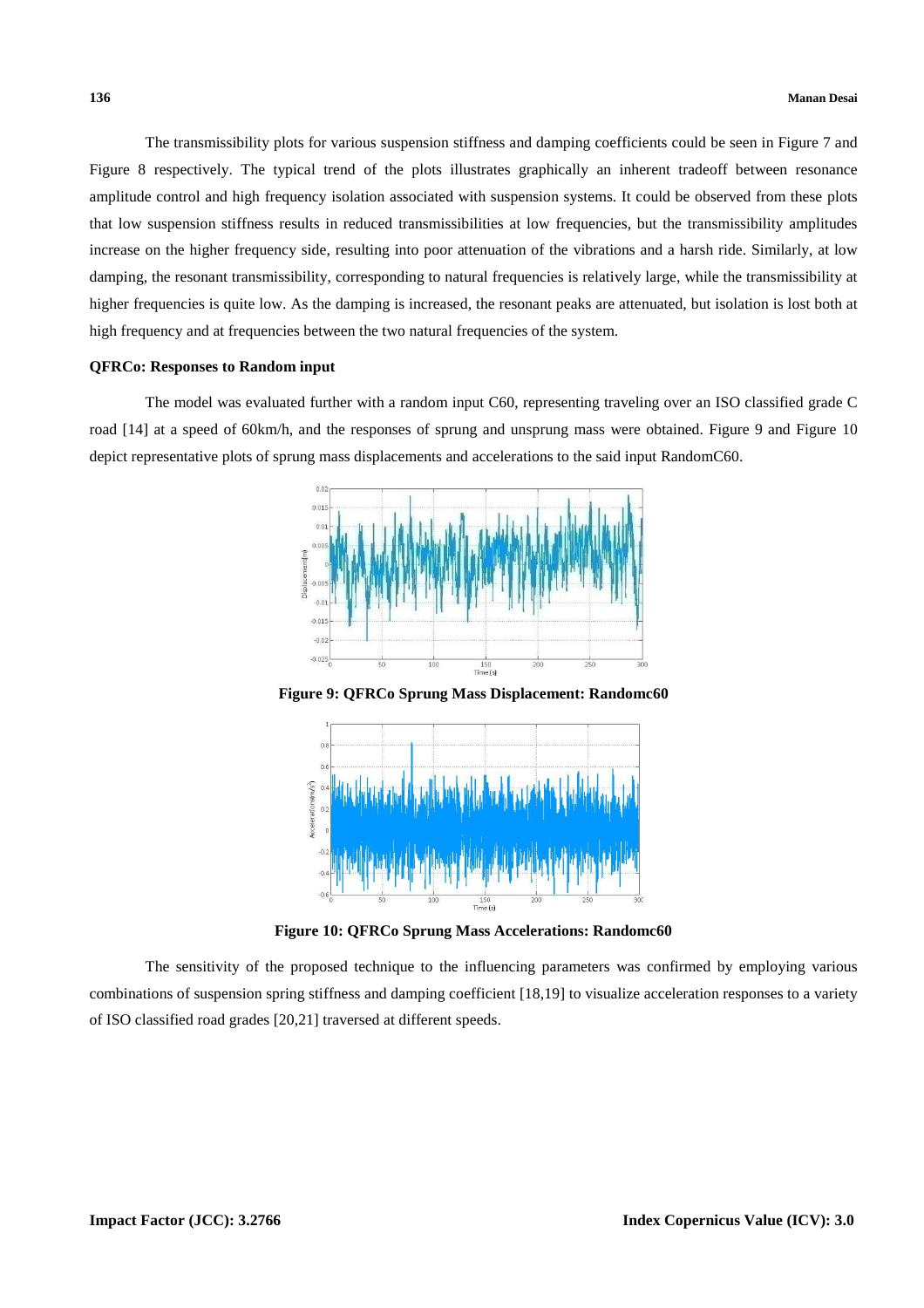**A Quarter Car Simulation Model for Vertical Dynamical Response Analysis 137**



**Figure 11: QFRCo Sprung Mass Accelerations: Random: Effect of Road Grades** 



**Figure 12: QFRCo Sprung Mass Accelerations: Random: Effect of Speed** 

The representative acceleration plots in Figure 11 and Figure 12 persuaded while traversing different ISO classified roads at a constant speed of 60km/h and travelling on the grade C road at different speeds, respectively, demonstrated a trend very much in confirmation with the theoretical anticipation of a compromised comfort due to excessive accelerations on poor road surfaces and at higher speeds.

# **CONCLUSIONS**

The paper proposes a 2DOF quarter car model of vehicle suspension and delineates its implementation in MATLAB/Simulink for predicting and analyzing its dynamical responses to a variety of input road disturbances modeled both as discrete and random occurrences.

The technique after analytical qualification with the research found in the literature was extended further to perform parametric analysis to investigate effects of influencing parameters, mainly the suspension spring stiffness and damping coefficient, over and above the driving speed and ISO classified road qualities. The results revealed the proposed modeling technique to be sensitive enough to capture the differences in the expected dynamic responses due to vehicular configurations and suspension parameters proving its worth.

The model, though accurate enough for conceptual investigations, requires experimental validation. However because of the simplifications in the model, the results could not be directly compared to experimental ones from field tests. Models with higher complexities could be derived as an extension of the one under consideration for visualizing and analyzing the performance of diverse vehicle configurations under various driving situations, right at the design stage itself, thereby eliminating the need for expensive prototype building and tedious, time consuming testing procedures.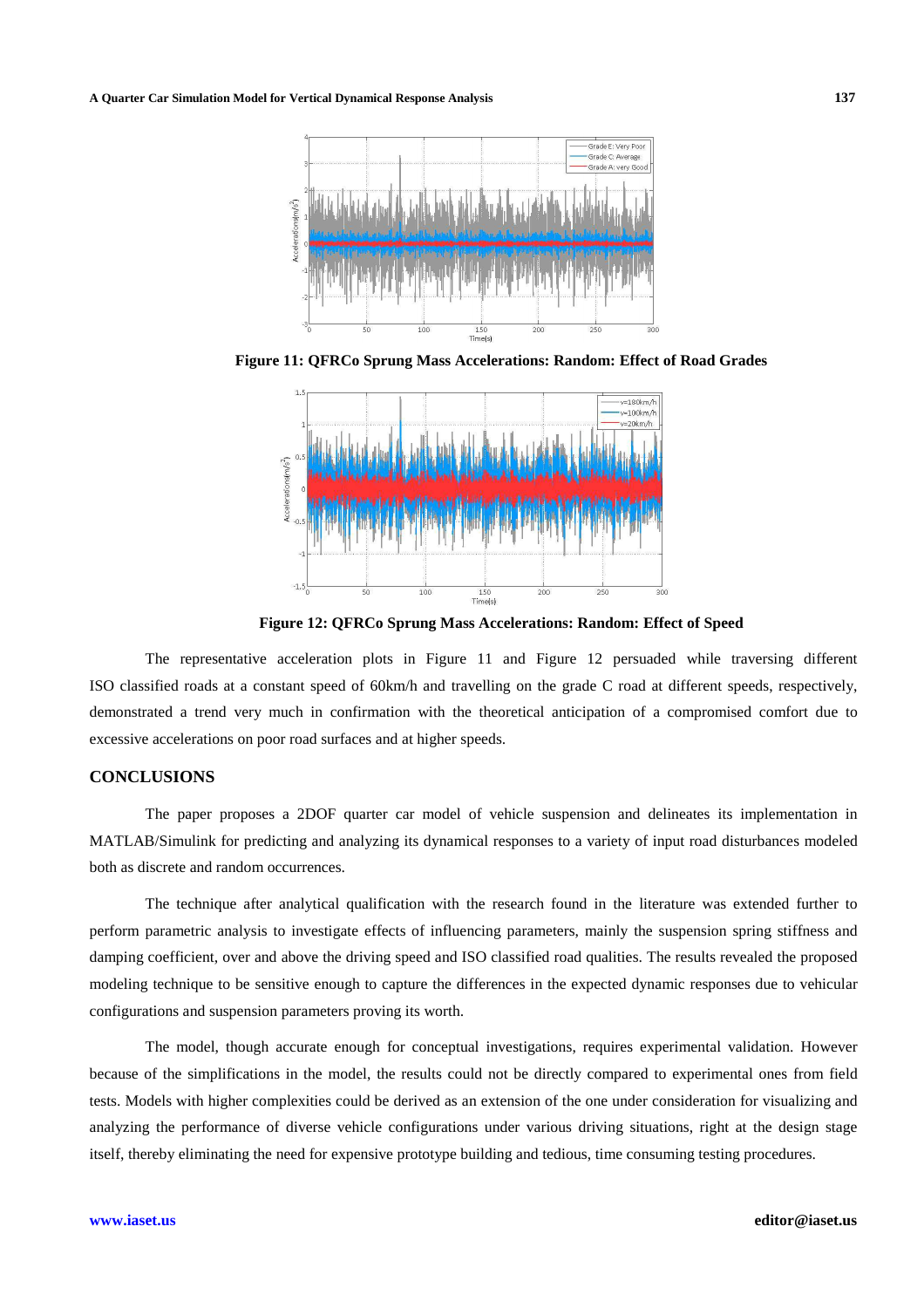## **REFERENCES**

- 1. Wehage, R. (1987) 'Vehicle dynamics', *Journal of Terramechanics*, Vol. 24 No. 4, pp. 295-312.
- 2. Gao, W., Zhang, N. and Du, H. P. (2007) 'A Half-car Model for Dynamic Analysis of Vehicles with Random Parameters' ACAM 2007: 5<sup>th</sup>Australasian Congress on Applied Mechanics, Brisbane, Australia.
- 3. Lúcio, F. S., Patrício, M.B., Landre, J. Jr. and Barcellos, C.S. (2006) 'A new vehicle 3D model with 7 degrees of freedom for vehicle dynamical response studies' in 3<sup>rd</sup> European Conference on Computational Mechanics Solids, Structures and Coupled Problems in Engineering, Lisbon, Portugal.
- 4. Sun, L., Cai, X. and Yang J. (2007), 'Genetic Algorithm-based Optimum Vehicle Suspension Design using Minimum Dynamic Pavement Load as a Design Criterion', *Journal of Sound and Vibration*, Vol. 301, pp.18–27.
- 5. Gillespie, T. (2001) Fundamentals of Vehicle Dynamics, Society of Automotive Engineers, SAE Publication, Warrendale, U.S.A.
- 6. Camino, J., Zampieri, D. and Peres, P. (1999), H2 and H∞ Optimization Techniques Applied to a Quarter-Car Suspension Model*,* [Online]*:* http://www.fem.unicamp.br/~camino/Conference/1999- DINAME.pdf, (Accessed November 6, 2010).
- 7. Salem, M. and Aly, A. (2009), 'Fuzzy control of a quarter-car suspension system', World Academy of Science, Engineering and Technology, Vol.29, pp.229-234. [Online]: http://waset.org/publications/9091 (Accessed July 24, 2011).
- 8. Cetin, S. and Demir, O.(2008), 'Fuzzy PID controller with coupled rules for a nonlinear quarter car model', World Academy of Science, Engineering and Technology, Vol. 41, pp. 238-241[Online]: http://www.waset.org/journals/waset/v17/v17-41.pdf(Accessed February, 12, 2012).
- 9. Senthilkumar, M. (2008), 'Development of active suspension system for automobiles using PID controller' in WCE2008: Proceedings of the World Congress on Engineering, Vol. 2, London, U.K.
- 10. Li, X. and Wei, D. (2009), 'Feedback Control Optimization of Vehicle Suspension System on Uneven Road' in IHMSC '09: Proceedings of IEEE International Conference on Intelligent Human-Machine Systems and Cybernetics, pp. 489-493, Hangzhou, Zhe Jiang, China.
- 11. Zhongzhe Chi, Z., Yuping, H. and Naterer, G. (2008) 'Design Optimization of Vehicle Suspensions with a Quarter-Vehicle Model', *Transactions of the CSME*, Vol. 32 No. 2, pp. 297-312.
- 12. Adeyofa, A., Salau, T. and Oke, A. (2004), 'Vehicle speed control using road bumps', Transport 2004, Vol. XIX, No. 3, pp. 130-136.
- 13. Gavriloski, V., Danev, D. and Angushev, K. (2007), 'Mechatronic approach in vehicle suspension system design' in  $12<sup>th</sup>$  IF To MM World Congress, Besangon, France.
- 14. Desai, M. (2013) *Evolution of an Inventive Configuration and Vertical Dynamical Investigations of a Concept Hybrid Car ADRENe,* Unpublished PhD Thesis, Sardar Vallabhbhai National Institute of Technology, Surat, Gujarat, India.